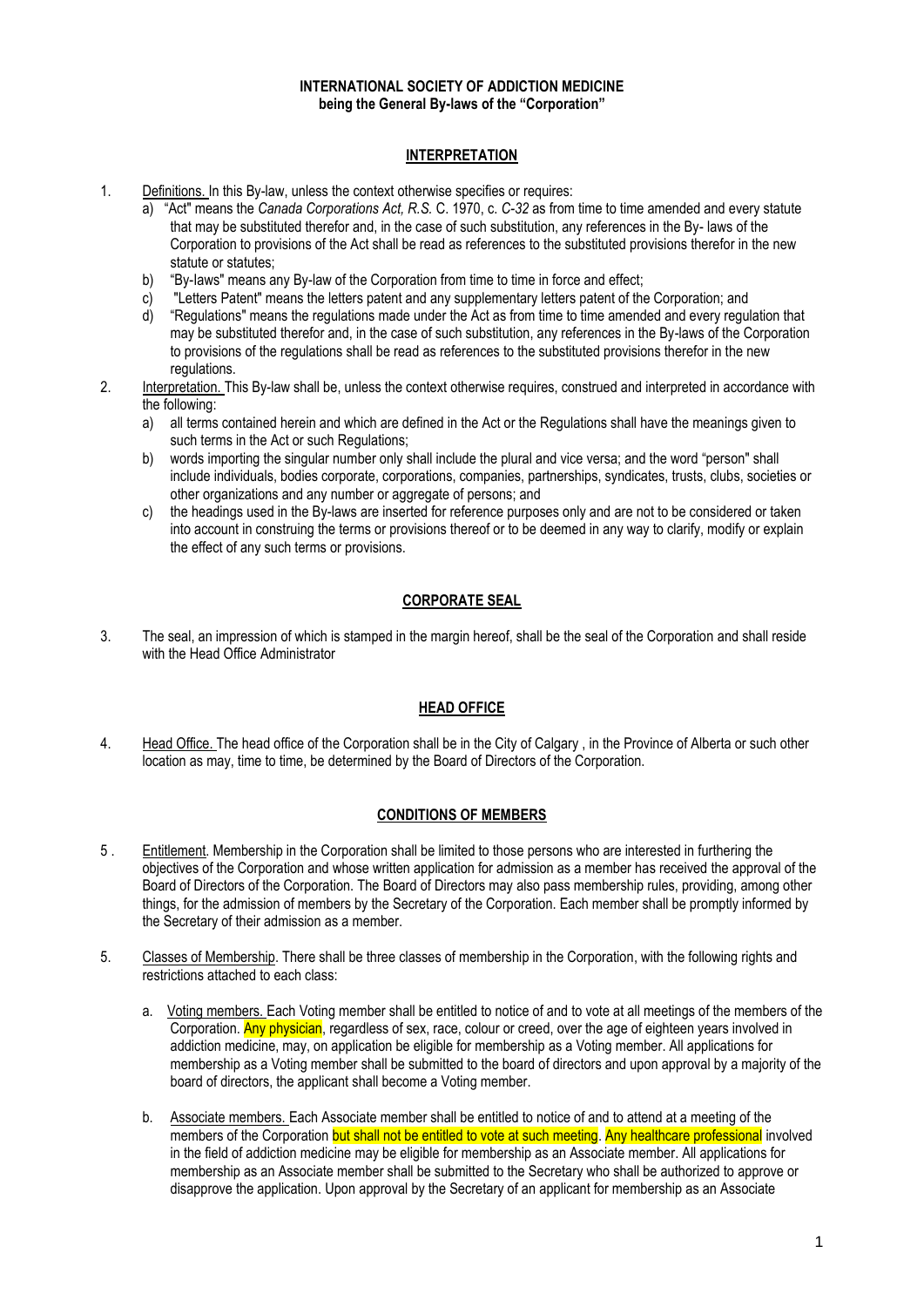member, the applicant shall become an Associate member subject to the terms and conditions set out in the application for Associate membership.

- c. Honorary members. Each Honorary member shall be entitled to notice of and to attend at a meeting of the members of the Corporation but shall not be entitled to vote at such meeting. Any person may be appointed an Honorary member by a majority decision of the board of directors by reason of outstanding service to the Corporation.
- 7 . Withdrawal. Any member may withdraw from the Corporation by delivering to the Corporation a written resignation and lodging a copy of same with the Secretary of the Corporation. A withdrawal shall be effective from acceptance thereof by the board of directors. In the case of withdrawal, a member shall remain liable for payment of any outstanding membership dues levied or which became payable by the member to the Corporation prior to such person's withdrawal.
- 8. Termination of Membership. The interest of a member in the Corporation is not transferable and lapses and ceases to exist:
	- a. upon the death or dissolution of the member;
	- b. when the member's period of membership expires (if any);
	- c. when the member ceases to be a member by withdrawal or otherwise in accordance with the By- laws;<br>d. if at a special meeting of members, a resolution is passed to remove the member by at least three- qua
	- if at a special meeting of members, a resolution is passed to remove the member by at least three- quarters (3/4) of the votes cast at the special meeting provided that the member shall be granted the opportunity to be heard at such meeting.

### **MEMBERS' MEETINGS**

- 9 Time and Place of Meetings. The annual or any other general meeting of the members shall be held annually at such time and place as may from time to time be determined by the Board of Directors.
- 10. Annual Meetings. At every annual meeting, in addition to any other business that may be transacted, the report of the directors, the financial statements and the report of the auditors shall be presented and the directors shall be elected and auditors appointed for the ensuing year. The members may consider and transact any business either special or general at any meeting of members.
- 11. Special Meetings. Other meetings of the members may be convened by order of the Chairperson of the board, the President if a director or by the board of directors at any date and time and where the head office of the corporation is situated or at such other place as may from time to time be determined by the board of directors. The board of directors shall call a special general meeting of members on written requisition of members carrying not less than 5% of the voting rights .
- 12. Notice. Fourteen (14) days' written notice shall be given in the manner specified in paragraph 50 to each voting member of any annual or special general meeting of members. Notice of any meeting where special business will be transacted should contain sufficient information to permit the member to form a reasoned judgement on the decision to be taken. Notice of each meeting of members must remind the member that the member has the right to vote by proxy.
- 13. Waiver of Notice. A member and any other person entitled to attend a meeting of members may in any manner waive notice of a meeting of members and attendance of any such person at a meeting of members shall constitute a waiver of notice of the meeting except where such person attends a meeting for the express purposes of objecting to the transaction of any business on the grounds that the meeting is not lawfully called.
- 14. Error or Omission in Giving Notice. No error or omission in giving notice of any annual or special meeting or any adjourned meeting of the members of the Corporation shall invalidate any resolution passed or any proceedings taken at any meeting of members.
- 15. Quorum. A quorum at any meeting of the members (unless a greater number of members and/or proxies are required to be present by the Act or by the Letters Patent or any other By-law) shall be persons present being three in number and being or representing by proxy eight members. No business shall be transacted at any meeting unless the requisite quorum be present at the time of the transaction of such business. If a quorum is not present at the time appointed for a meeting of members or within such reasonable time thereafter as the members present may determine, the persons present and entitled to vote may adjourn the meeting to a fixed time and place but may not transact any other business and the provisions of paragraph 50 with regard to notice shall apply to such adjournment.
- 16. Chairperson of the Meeting. In the event that the Chairperson of the board is absent or the President is absent or is not a director and a member, the persons who are present and entitled to vote shall choose another director as chairperson of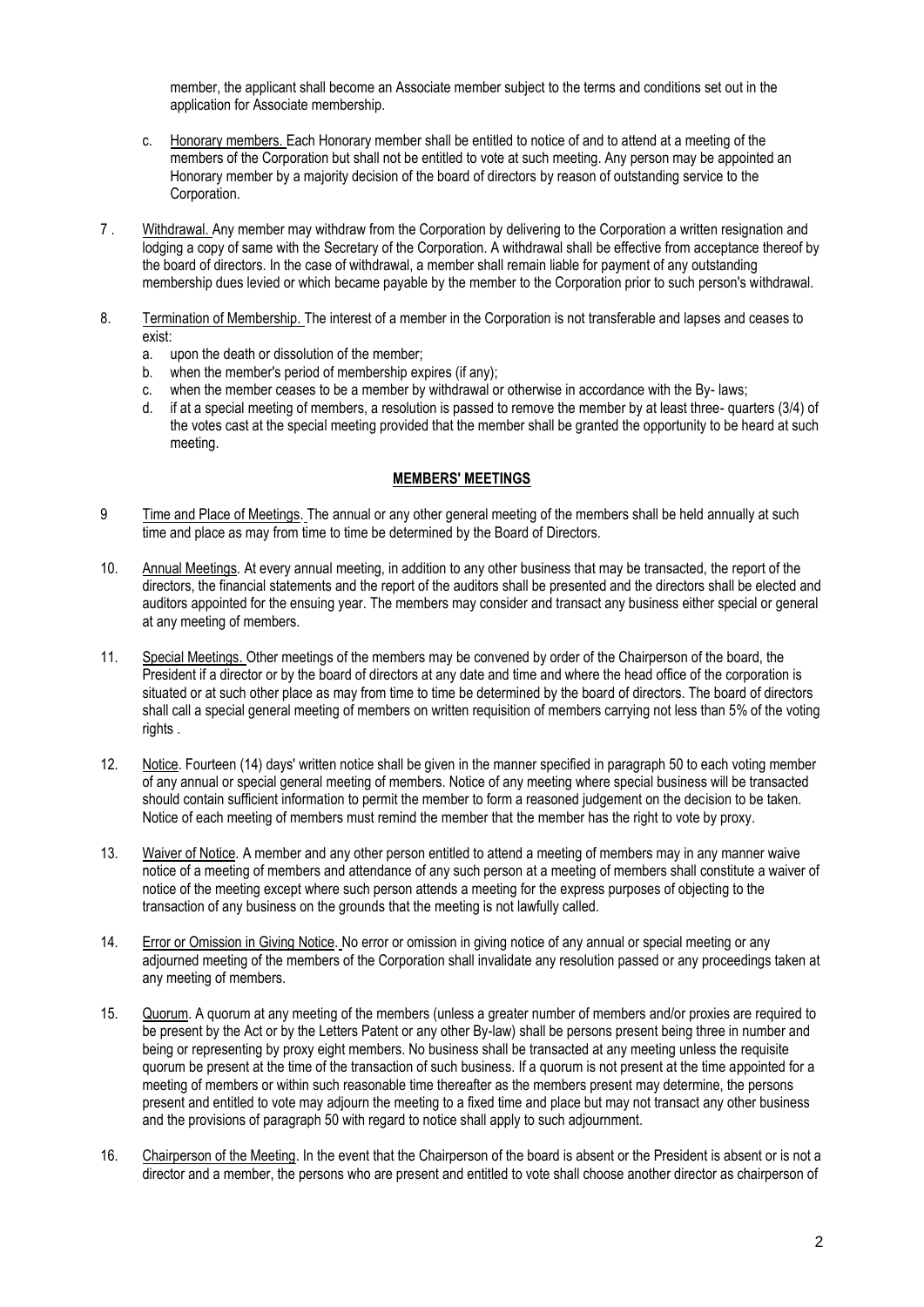the meeting and if no director is present or if all the directors present decline to take the chair then the persons who are present and entitled to vote shall choose one of their number to be chairperson.

- 17 . Adjournment. The chairperson of any meeting of members may with the consent of the meeting adjourn the same from time to time to a fixed time and place and no notice of such adjournment need be given to the members. Any business may be brought before or dealt with at any adjourned meeting which might have been brought before or dealt with at the original meeting in accordance with the notice calling the same.
- 18. Voting of Members. At all meetings of the members, every question shall be determined on a show of hands by a majority of votes unless otherwise specifically provided by the Act or by these By-laws. In the case of an equality of votes the chairperson of the meeting shall both on a show of hands and at a poll have a second or casting vote in addition to the vote or votes to which the chairperson may be otherwise entitled.

At any meeting unless a poll is demanded a declaration by the chairperson of the meeting that a resolution has been carried or carried unanimously or by a particular majority or lost or not carried by a particular majority shall be conclusive evidence of the fact.

A poll may be demanded either before or after any vote by show of hands by any person entitled to vote at the meeting. The result of a poll shall be deemed to be the resolution of the meeting at which the poll was demanded. A demand for a poll may be withdrawn.

19. Proxies. Votes at meetings of the members may be given either personally or by proxy or, in the case of a member who is a body corporate or association, by an individual authorized by a resolution of the board of directors or governing body of the body corporate or association to represent it at meetings of members of the Corporation. At every meeting at which a member is entitled to vote, every member and/or person appointed by proxy to represent one or more members and/or individual so authorized to represent a member who is present in person shall have one vote on a show of hands. Upon a poll and subject to the provisions, if any, of the Letters Patent, every member who is entitled to vote at the meeting and who is present in person or represented by an individual so authorized shall have one vote and every person appointed by proxy shall have one vote for each member who is entitled to vote at the meeting and who is represented by such proxyholder.

A proxy shall be executed by the member or the member's attorney authorized in writing or, if the member is a body corporate or association, by an officer or attorney thereof duly authorized. A person appointed by proxy must be a member. A proxy may be in the following form:

The undersigned member of *(name* Qf *Comoration)* hereby appoints of - or failing the person appointed above, of as the proxy of the undersigned to attend and act at the meeting of the members of the said Corporation to be held on the day of , 20 , and at any adjournment or adjournments thereof in the same manner, to the same extent and with the same power as if the undersigned were present at the said meeting or such adjournment or adjournments thereof. DATED this day of A.D. 20 . Signature of member

The Board of Directors may from time to time make regulations regarding the lodging of proxies.

# **BOARD OF DIRECTORS**

- 20. Duties and Number. The affairs of the Corporation shall be managed by a Board of Directors who may be known and referred to as directors, trustees or governors. The number of directors on the Board shall be a minimum of three (3). The number of directors shall be determined from time to time by a majority of the directors at a meeting of the Board of Directors and sanctioned by an affirmative vote of at least two-thirds (2/3) of the members at a meeting duly called for the purpose of determining the number of directors to be elected to the board of directors.
- 21. Qualifications. Every director shall be at least eighteen (18) years of age and shall be a member of the Corporation, or shall become a (physician) member of the Corporation within ten (10) days after election or appointment as a director. The sole exception is the Head Office Administrator, who may be a non-physician member of the Board with no voice or vote.
- 22. First Directors. The applicants for incorporation shall become the first directors of the Corporation whose term of office on the board of directors shall continue until their successors are elected at the first meeting of members. The board of directors then elected shall replace the provisional directors named in the Letters Patent.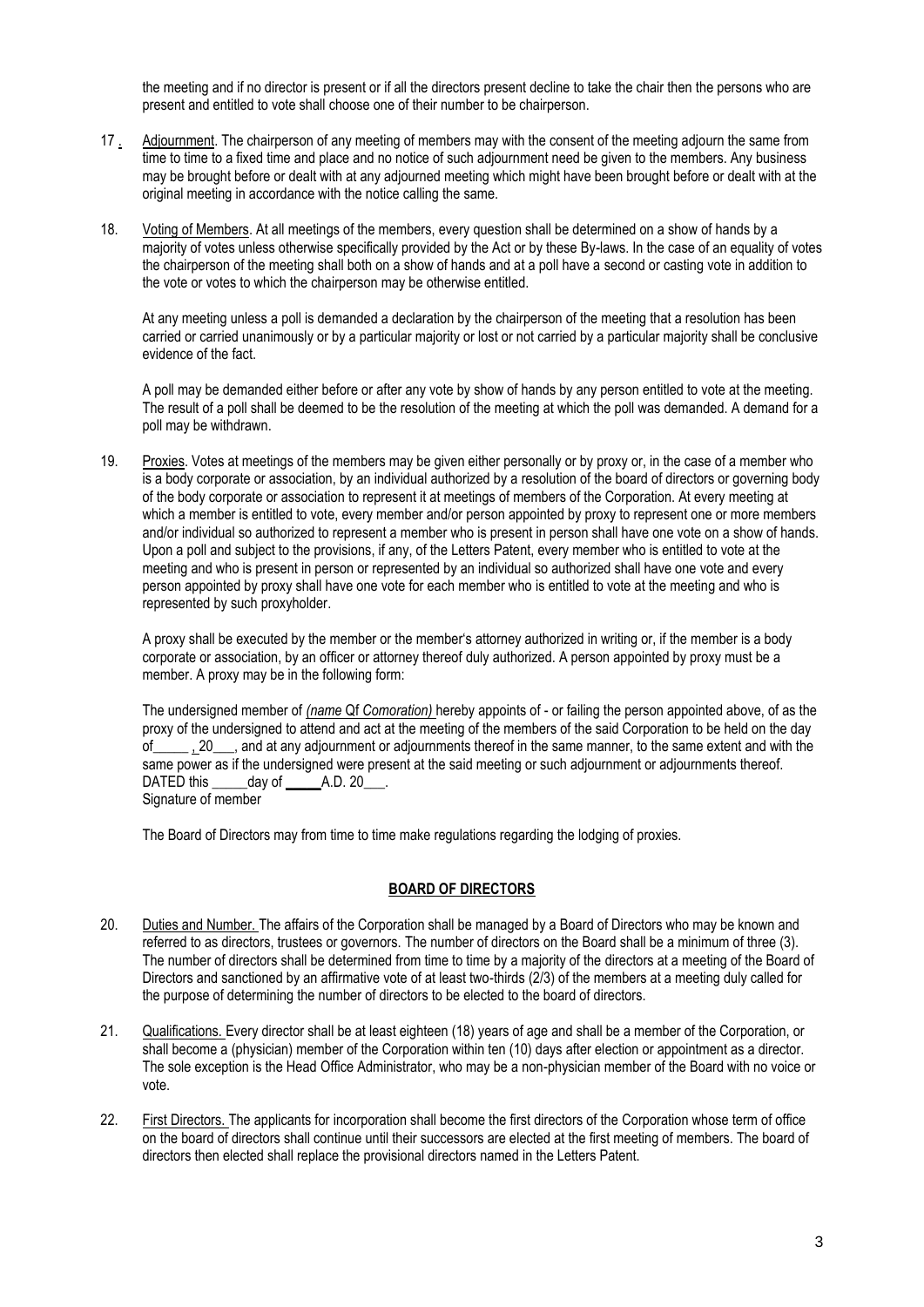- 23 . Election and Term. Unless otherwise determined by an annual meeting, the number of directors comprising the Board shall not be less than three (3). The directors elected at the first election following incorporation and at all annual meetings held after the first election of directors shall be elected for a term of three (3) years. Any person otherwise qualified to serve as a director shall be eligible for re-election to an unlimited number of terms on the Board.
- 24. Vacancies. The office of a director shall automatically be vacated:
	- a. if the director does not within ten (10) days after election or appointment as a director become a member, or ceases to be a member of the Corporation;
	- b. if the director fails to respond to communications over a period of six (6) months relating to the affairs of the Corporation or after receipt of two notices of board of directors meetings fails to participate in such meetings,
	- c. if the director by notice in writing to the Corporation resigns office which resignation shall be effective at the time it is received by the Secretary of the Corporation or at the time specified in the notice, whichever is later;
	- d. if at a special meeting of members, a resolution is passed by at least three-quarters (3/4) of the votes cast by the members at the special meeting removing the director before the expiration of the director's term of office; or
	- e. if the director dies.
- 25. Filling Vacancies. A vacancy occurring in the board of directors shall be filled as follows:
	- a. if the vacancy occurs as a result of the removal of any director by the members in accordance with paragraph 24d above, it may be filled upon the vote of a majority of the members and any director elected to fill a removed director's place shall hold office until the next annual general meeting;
	- b. any other vacancy in the board of directors may be filled for the remainder of the term by the directors then in office, if they shall see fit to do so, so long as there is a quorum of directors in office provided that if there is not a quorum of directors, the remaining directors shall forthwith call a meeting of the members to fill the vacancy, and, in default or if there are no directors then in office, the meeting may be called by any member;
	- c. otherwise such vacancy shall be filled at the next annual meeting of the members.

If the number of directors is increased between the terms, a vacancy or vacancies to the number of directors authorized shall thereby be deemed to have occurred, which may be filled in the manner above provided.

- 26. Remuneration of Directors. The directors shall serve as such without remuneration and no director shall directly or indirectly receive any profit from occupying the position of director; provided that a director may be reimbursed for reasonable expenses incurred by the director in the performance of the director's duties. Nothing herein contained shall be construed to preclude any director from serving the corporation as an officer or in any other capacity and receiving compensation therefore.
- 28. Retiring Director. A retiring director shall remain in office until the dissolution or adjournment of the meeting at which his retirement is accepted and his successor is elected.

# **POWERS OF DIRECTORS**

- 29 . Administer Affairs. The Board of Directors of the Corporation may administer the affairs of the Corporation in all things and make or cause to be made for the Corporation, in its name, any kind of contract which the Corporation may lawfully enter into and, save as hereinafter provided, generally, may exercise all such other powers and do all such other acts and things as the Corporation is by its Letters Patent or otherwise authorized to exercise and do.
- 30 . Expenditures. The Board of Directors shall have power to authorize expenditures on behalf of the Corporation from time to time and may delegate by resolution to an officer or officers of the Corporation the right to employ and pay salaries to employees. The Board of Directors shall have the power to enter into a trust arrangement with a trust company for the purpose of creating a trust fund in which the capital and interest may be made available for the benefit of promoting the interest of the Corporation in accordance with such terms as the Board of Directors may prescribe.
- 31. Fund Raising. The Board of Directors shall take such steps as they may deem requisite to enable the Corporation to acquire, accept, solicit or receive legacies, gifts, grants, settlements, bequests, endowments and donations of any kind whatsoever for the purpose of furthering the objects of the Corporation.
- 32. Remuneration. Remuneration of all officers, agents and employees and committee members shall be fixed by the board of directors by resolution. Such resolution shall have force and effect only until the next meeting of members when such resolution shall be confirmed by resolution of the members, or in the absence of such confirmation by the members, then the remuneration to such officers, agents or employees and committee members shall cease to be payable from the date of such meeting of members.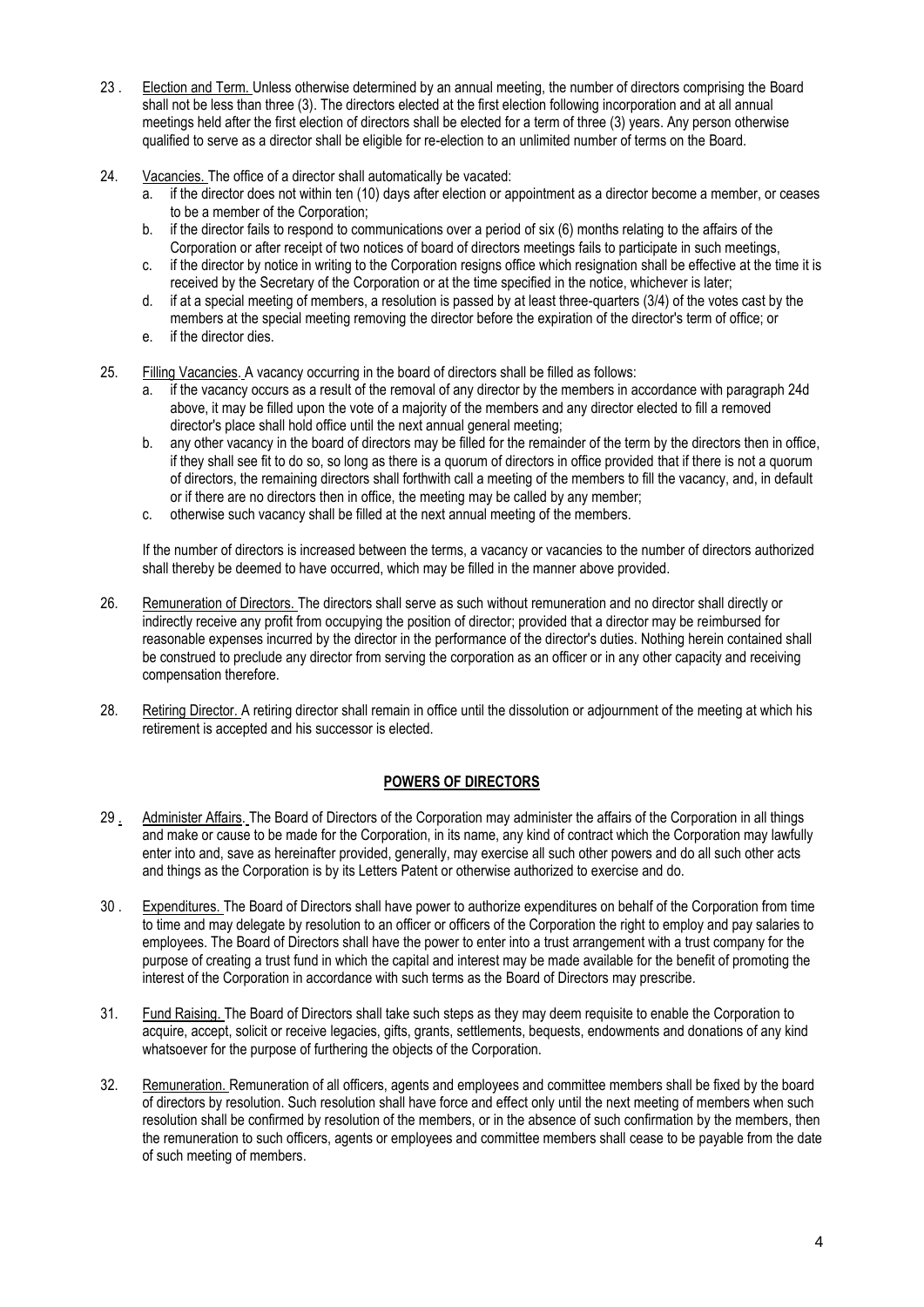### **DIRECTORS' MEETINGS**

- 33. Place of Meeting. Meetings of the Board of Directors may be held at any place within or outside Canada.
- 34. Notice. A meeting of directors may be convened by the Chairperson of the Board, the President if a director, or any two directors at any time. The Secretary, when directed or authorized by any of such officers or any two directors, shall convene a meeting of directors. Unless sent by mail, twenty-four (24) hours notice of such meeting shall be given to each director. Notice of any such meeting that is sent by mail shall be served in the manner specified in paragraph 50 of this By-law not less than fourteen (14) days (exclusive of the day on which the notice is delivered or sent but inclusive of the date for which the notice is given) before the meeting is to take place; provided always that a director may in any manner and at any time waive notice of a meeting of directors and attendance of a director at a meeting of directors shall constitute a waiver of notice of the meeting except where a director attends a meeting for the express purpose of objecting to the transaction of any business on the grounds that the meeting is not lawfully called; provided further that meetings of directors may be held at any time without notice if all the directors are present (except where a director attends a meeting for the express purpose of objecting to the transaction of any business on the grounds that the meeting is not lawfully called) or if all of the absent directors waive notice before or after the date of such meeting.

If the first meeting of the Board of Directors following the election of directors by the members is held immediately thereafter, then for such meeting or for a meeting of the Board of Directors at which a director is appointed to fill a vacancy in the Board, no notice shall be necessary to the newly elected or appointed director or directors in order to legally constitute the meeting, provided that a quorum of the directors is present.

- 35. Error or Omission in Giving Notice. No error or accidental omission in giving notice of any meeting of directors shall invalidate such meeting or make void any proceedings taken at such meeting.
- 36. Adjournment. Any meeting of directors may be adjourned from time to time by the chairperson of the meeting, with the consent of the meeting, to a fixed time and place. Notice of any adjourned meeting of directors is not required to be given if the time and place of the adjourned meeting is announced at the original meeting. Any adjourned meeting shall be duly constituted if held in accordance with the terms of the adjournment and a quorum is present thereat. The directors who formed a quorum at the original meeting are not required to form the quorum at the adjourned meeting. If there is no quorum present at the adjourned meeting, the original meeting shall be deemed to have terminated forthwith after its adjournment. Any business may be brought before or dealt with at any adjourned meeting which might have been brought before or dealt with at the original meeting in accordance with the notice calling the same.
- 37 . Quorum. A majority of directors in office, from time to time, but no less than four directors, shall constitute a quorum for meetings of the Board of Directors. Any meeting of the Board of Directors at which a quorum is present shall be competent to exercise all or any of the authorities, powers and discretions by or under the by-laws of the Corporation.
- 38. Voting. Each director is authorize to exercise one (1) vote. Questions arising at any meeting of directors shall be decided by a majority of votes. In case of an equality of votes the chairperson of the meeting in addition to an original vote shall have a second or casting vote.
- 39 . Telephone Participation. The directors may hold meetings by teleconference or by other electronic means that permit the directors to have equal access to such means of communication and to communicate adequately with each other provided a quorum is present by teleconference or other electronic means and each director participating in the meeting consents in advance to the holding of such meeting and agrees to the procedure to be used to hold the meeting. Any security issues which may arise at the meeting shall be referred to the chairperson who shall be responsible to satisfactory resolve such security issue or adjourn the meeting as provided in paragraph 36.

# **INDEMNITIES TO DIRECTORS AND OTHERS**

- 40. Indemnities to Directors and Others. Every director or officer of the Corporation or other person who has undertaken or is about to undertake any liability on behalf of the Corporation or any corporation controlled by it and their heirs, executors and administrators, and estate and effects, respectively, shall from time to time and at all times, be indemnified and saved harmless out of the funds of the Corporation, from and against:
	- a. all costs, charges and expenses whatsoever which such director, officer or other person sustains or incurs in or about any action, suit or proceeding that is brought, commenced or prosecuted against the director, officer of other person for or in respect of any act, deed matter or thing whatever , made, done or permitted by them, in or about the execution of the duties of such office or in respect of any such liability; and
	- b. all other costs, charges and expenses which the director, officer or other person sustains or incurs in or about or in relation to the affairs thereof, except such costs, charges or expenses as are occasioned by their own wilful neglect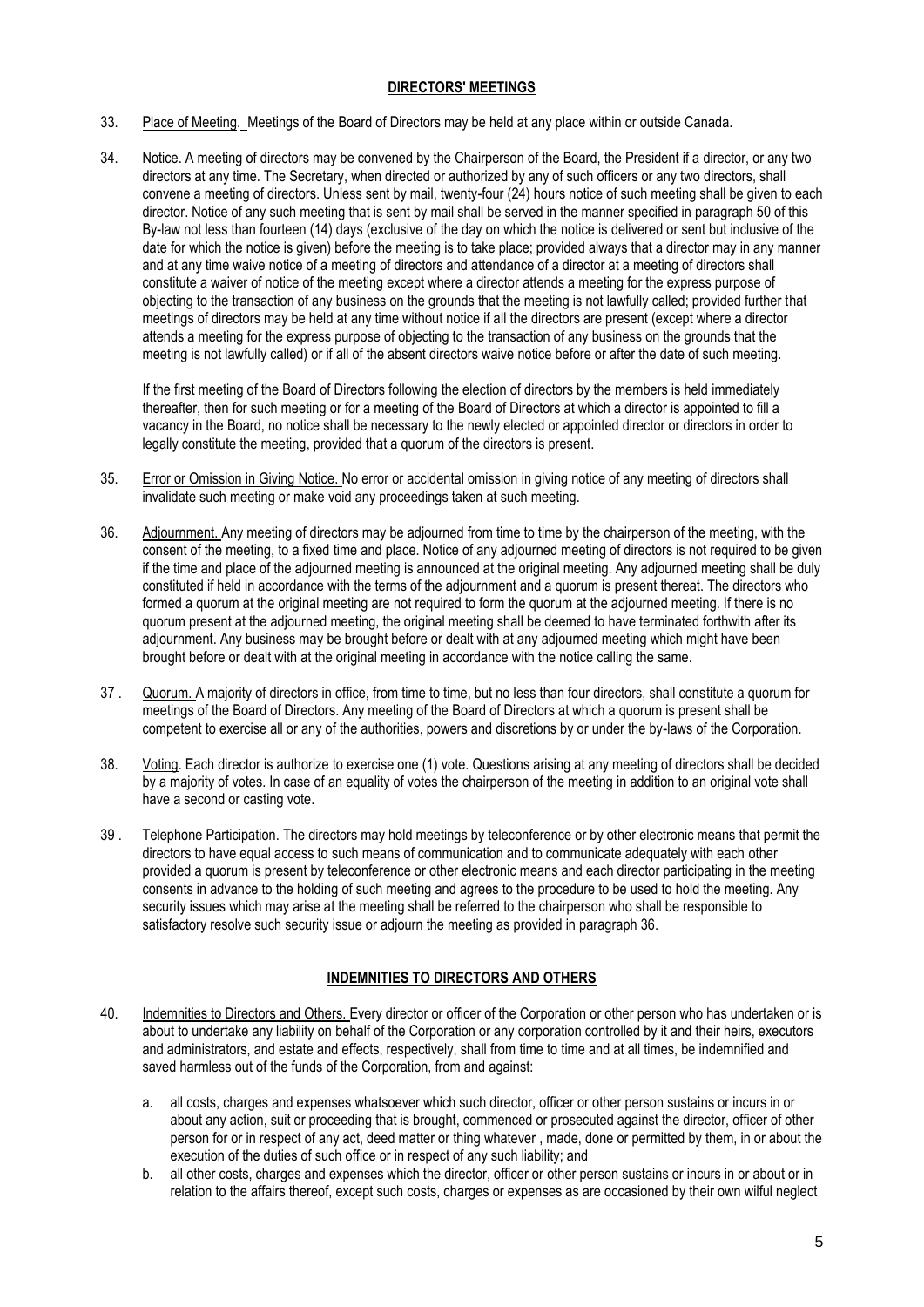or default. The Corporation shall also indemnify any such person in such other circumstances as the Act or law permit or requires. Nothing in this By-law shall limit the right of any person entitled to indemnity to claim indemnity apart from the provisions of this By-law to the extent permitted by the Act or law.

### **OFFICERS**

- 41. Appointment. The Board of Directors may annually or more often as may be required, appoint a Chairperson of the board, a President, a Secretary, one or more Vice-Presidents and a Treasurer, however, in the event the Board of Directors shall fail to appoint any of the aforesaid officers on an annual basis the incumbent shall continue in office until his successor is appointed. A director may be appointed to any office of the Corporation but none of the said officers need be a director or member of the Corporation except that the Chairperson of the Board shall be a director of the Corporation. Two or more of the aforesaid offices may be held by the same person. In case and whenever the same person holds the offices of Secretary and Treasurer that person may but need not be known as the Secretary- Treasurer. The board of directors may from time to time appoint such other officers and agents as it shall deem necessary who shall have such authority and shall perform such duties as may from time to time be prescribed by the Board of Directors.
- 42. Vacancies. If the office of any officer of the Corporation shall be or become vacant, the directors may, by resolution, appoint a person to fill such vacancy.
- 43. Remuneration of Officers. The remuneration of all officers appointed by the Board of Directors shall be determined from time to time by resolution of the board of directors. All officers shall be entitled to be reimbursed for reasonable expenses incurred in the performance of the officer's duties.
- 44. Removal of Officers. Officers shall be subject to removal by resolution of the Board of Directors at any time, with or without cause.
- 45. Duties of Officers May be Delegated. In case of the absence or inability to act of any officer of the Corporation or for any other reason that the Board of Directors may deem sufficient, the Board of Directors may delegate all or any of the powers of any such officer to any other officer or to any director for the time being.
- 46. Powers and Duties. All officers shall sign such contracts, documents or instruments in writing as require their respective signatures and shall respectively have and perform all powers and duties incident to their respective offices and such other powers and duties respectively as may from time to time be assigned to them by the Board of Directors. The duties of the officers shall include:
	- a. Chairperson of the board. The Chairperson of the board, if any, shall, when present, preside at all meetings of the Board of Directors, committees of directors, if any, and the members.
	- b. President. The President shall be the chief executive officer of the Corporation unless otherwise determined by resolution of the board of directors. The President shall be vested with and may exercise all of the powers and shall perform all of the duties of the Chairperson of the Board if none be appointed or if the Chairperson of the Board is absent or unable or refuses to act; provided, however, that unless the President is a director the President shall not preside as chairperson at any meeting of directors, and, subject to paragraph 16 of this By-law, at any meeting of members.
	- c. Vice-President. The Vice-President or, if more than one, the Vice-Presidents, in order of seniority , shall be vested with all the powers and shall perform all the duties of the President in the absence or inability or refusal to act of the President.
	- d. Secretary .The Secretary shall give or cause to be given notices for all meetings of the Board of Directors or committees of directors, if any, and members when directed to do so.
	- e. Treasurer. The Treasurer shall keep or shall cause to be kept an accurate account of all receipts and disbursements of the Corporation in proper books of account, and shall deposit or shall cause to be deposited all monies or other valuable effects in the name and to the credit of the Corporation in such bank or banks as may be designated from time to time by the Board of Directors. The Treasurer shall disburse or cause to be disbursed the funds of the Corporation under the direction of the Board of Directors, receiving proper vouchers thereof and render to the Board of Directors at its regular meetings or whenever required, an account of all of his transactions as Treasurer, and of the financial position of the Corporation.

# **COMMITTEES**

47. The Board of Directors may appoint committees whose members will hold their offices at the will of the board of directors. The directors shall determine the duties of such committees and may fix by resolution, any remuneration to be paid.

# **EXECUTION OF INSTRUMENTS**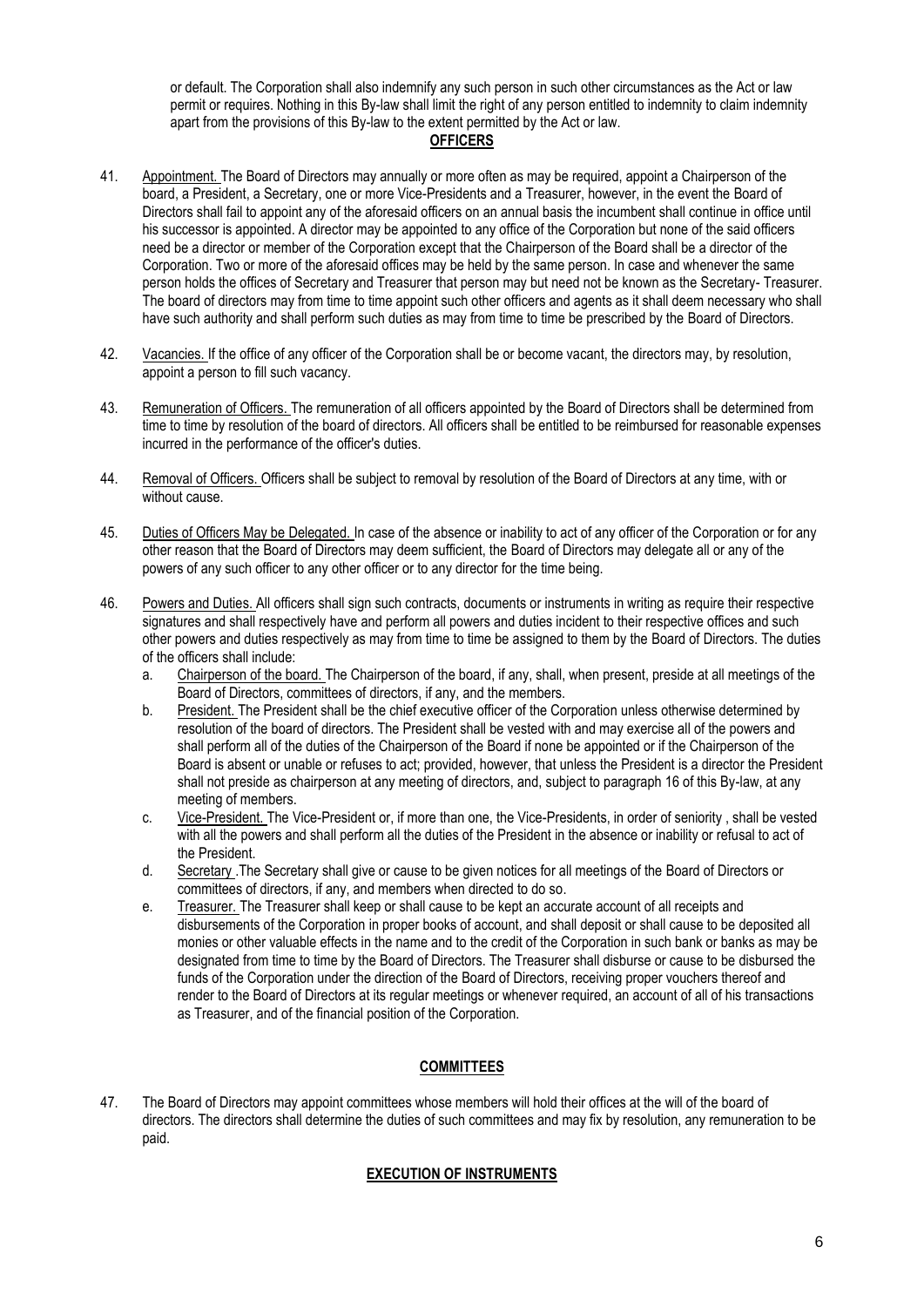48. Execution of Instruments. Contracts, documents or any instruments in writing requiring the signature of the Corporation may be signed by any two directors and all contracts, documents and instruments in writing so signed shall be binding upon the Corporation without any further authorization or formality .The Board of Directors shall have power from time to time by resolution to appoint any officer or officers or any person or persons on behalf of the Corporation either to sign contracts, documents and instruments in writing generally or to sign specific contacts, documents or instruments in writing.

The seal of the Corporation when required may be affixed to any instruments in writing signed as aforesaid or by any officer or officers appointed by resolution of the Board of Directors.

49. Cheques. Drafts. Notes. Etc. All cheques, drafts or orders for the payment of money and all notes and acceptances and bills of exchange shall be signed by such officer or officers or person or persons, whether or not officers of the Corporation, and in such manner as the board of directors may from time to time designate by resolution.

# **NOTICES**

- 50. Service. Any notice or other document required by the Act, the Regulations, the Letters Patent or the By- laws to be sent to any member or director or to the auditor shall be delivered personally or sent by prepaid mail or by telegram or cable or facsimile or other electronic means of communication to any such member or director at their latest address as shown in the records of the Corporation and to the auditor at its business address, or if no address be given therein then to the last address of such member or director known to the Secretary; provided always that notice may be waived or the time for the notice may be waived or abridged at any time with the consent in writing of the person entitled thereto.
- 51. Computation of Time. Where a given number of days' notice or notice extending over a period is required to be given under the By-laws or Letters Patent of the Corporation the day of service or posting of the notice shall riot, unless it is otherwise provided, be counted in such number of days or other period.

# **MINUTES OF BOARD OF DIRECTORS**

52. The minutes of the Board of Directors shall not be available to the general membership of the Corporation but shall be available to the Board of Directors, each of whom shall receive a copy of such minutes.

### **FINANCIAL YEAR**

53. Unless otherwise ordered by the board of directors, the fiscal year end of the Corporation shall be the 30th day of April.

# **AMENDMENT OF BY-LAWS**

54. The By-laws of the Corporation not embodied in the Letters Patent may be repealed or amended by by-law, or a new bylaw relating to the requirements of subsection 155(2) of the Act, may, be enacted by a majority of the directors at a meeting of the board of directors and sanctioned by an affirmative vote of at least two-thirds (2/3) of the members at a meeting duly called for the purpose of considering the said by-law, provided that the repeal or amendment of such bylaws shall not be enforced or acted upon until the approval of the Minister of Industry has been obtained.

# **AUDITORS**

55. The members shall, at each annual meeting, appoint an auditor to audit the accounts and annual financial statements of the Corporation for report to the members at the next annual meeting. The auditor shall hold office until the next annual meeting provided that the directors may fill any casual vacancy in the office of the auditor. The remuneration of the auditor shall be fixed by the Board of Directors. The auditor may not be a director, officer or employee of the Corporation without the consent of all members.

### **BOOKS AND RECORDS**

56. The directors shall see that all necessary books and records of the Corporation required by the by-laws of the Corporation or by any applicable statute or law are regularly and properly kept.

### **RULES AND REGULATIONS**

57. The Board of Directors may prescribe such rules and regulations not inconsistent with these by-laws relating to the management and operation of the Corporation as they deem expedient, provided that such rules and regulations shall have force and effect only until the next annual meeting of the members of the Corporation when they shall be